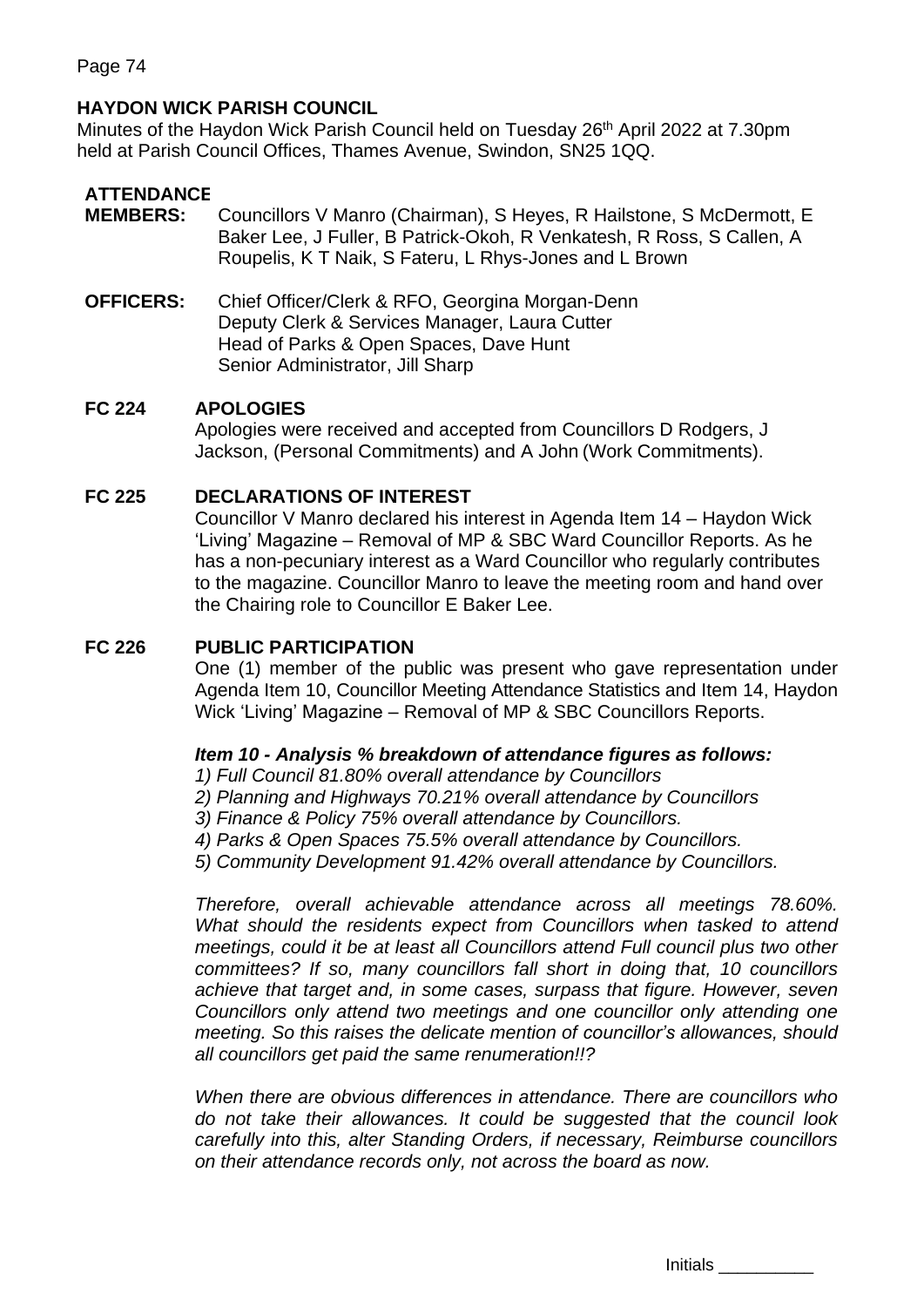The Chief Officer responded that this approach has been considered previously here at Haydon Wick and in at other Councils in Swindon Borough. She understood from SBC that this was not possible, and it was a simple all or nothing approach. This was statement was confirmed by other Councillors present however, she agreed to make further investigations again.

*Item 14 –* **Haydon Wick 'Living' Magazine – Removal of MP & SBC Councillor** *Reports. Believes that this is an excellent magazine and should not contain articles, claims, aspirations that could infringe on the superb work the Parish is doing. Also, that the precept is solely for the Parish to use, to promote events, carry out designated tasks, ambitions to produce an overall's*  amenable living environment for Haydon Wick Residents. Considers that it *should continue in its present form and size and that it is a 100% way of communicating with the residents and promotes a sense of belonging residents then comment, log or suggest articles for inclusion.* 

The Chief Officer then read out three statements from J Tomlinson MP, Ward Councillor D Renard and K Tomlinson who all support keeping their articles in the magazine. They state the updates have never been a platform for Party Politics but a tool to advise/update parishioners of their concerns, questions, and queries plus it is previewed by the Editor and any issues resolved prior to publication.

The Chairman thanked the member of the public for his contribution and advised that it would be debated under appropriate the agenda Items.

## **FC 227 CHAIRMAN'S ANNOUNCEMENTS**

Received an email from Mr Phil Eagle who was presented with the Haydon Wick Hero award - Volunteer of the Year at the Annual Parish Meeting on 29<sup>th</sup> March 2022 who thanked everyone on his and his wife's behalf for the honour and congratulated the Council for a very successful evening.

Received an email from the son of Mr Bob McVay who was a former Haydon Wick and SBC Councillor who sadly passed away the morning of Wednesday 30<sup>th</sup> March 2022 at the age of 87. Mr Bob McVay was also a volunteer community bus driver for the Parish Council and Dial-A-Ride. Several members of the Council knew him and commented on all his efforts to the parish. The Chairman has replied to the email giving sincere condolences to the family.

## **FC 228 MINUTES OF PREVIOUS MEETINGS**

Members confirmed as a true record the minutes of meeting held on 22<sup>nd</sup> March 2022.

**Proposed: Councillor L Brown Seconded: Councillor S McDermott Vote: Agreed with four (4) abstentions.**

**RESOLVED: Members confirmed as a true record the minutes of**  meetings held on Tuesday 22<sup>nd</sup> March 2022 and the Chairman signed the **minutes.**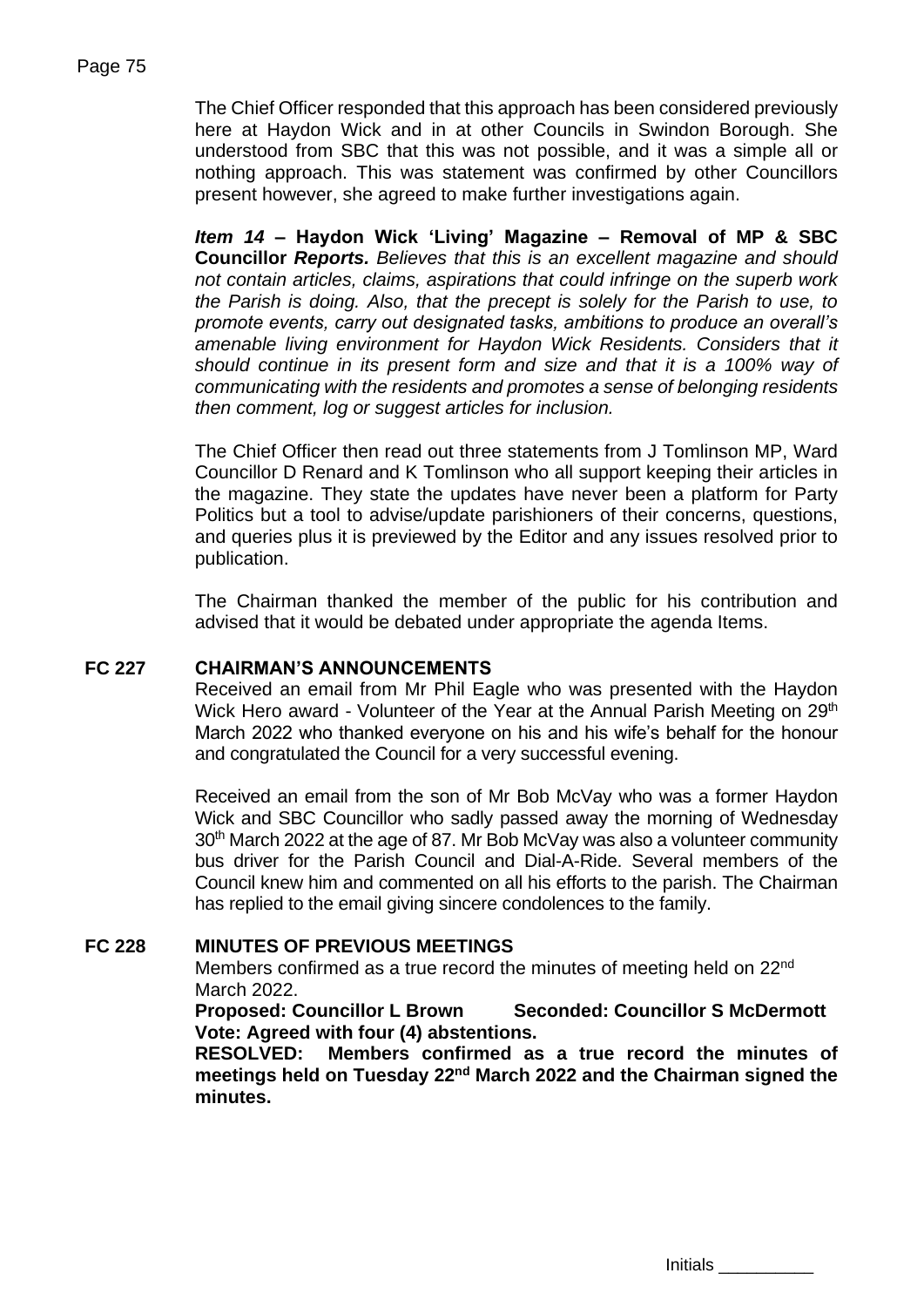|  | n<br>r |
|--|--------|
|--|--------|

# **FC 229 COUNCILLORS REPORTS (& WARD COUNCILLOR REPORTS)**

| <b>Councillor V Manro</b>        | Nothing to report.                                                                                                                                                                                                                                                                                                                                                                                                                                                                                                                                                                                                                                   |
|----------------------------------|------------------------------------------------------------------------------------------------------------------------------------------------------------------------------------------------------------------------------------------------------------------------------------------------------------------------------------------------------------------------------------------------------------------------------------------------------------------------------------------------------------------------------------------------------------------------------------------------------------------------------------------------------|
| <b>Councillor S Heyes</b>        | Met with the Borough Council's Youth Worker<br>and suggests that the Community Development<br>Team contacts them to see if there are any<br>upcoming opportunities for collaborations or to                                                                                                                                                                                                                                                                                                                                                                                                                                                          |
|                                  | share best practice.                                                                                                                                                                                                                                                                                                                                                                                                                                                                                                                                                                                                                                 |
| <b>Councillor R Hailstone</b>    | Queried with the SBC Ward Councillors present<br>if the Borough Council's Anti-Social Behaviour<br>Unit was still in place circulating Swindon. The<br>Chairman advised that it is, and he is in<br>discussions with Borough Officers to attend an<br>upcoming meeting to give a presentation to the<br>Parish Council.                                                                                                                                                                                                                                                                                                                              |
| <b>Councillor J Fuller</b>       | Advised that due to the changed roadway<br>priorities at the Junction of Lady Lane and<br>Thamesdown Drive, he felt that it was now<br>somewhat confusing junction. Queried with the<br>SBC Ward Councillors present if SBC Highways<br>had any plans to update this or even build a slip<br>road off to the left? Response was that this is a<br>three month trial and if successful may be<br>implemented in other junctions Thamesdown<br>Drive. It was agreed by members that this<br>should be queried with the SBC Highways<br>Department and the response should feature on<br>the Planning & Highways Committee agenda to<br>consider fully. |
| <b>Councillor A Roupelis</b>     | Nothing to report.                                                                                                                                                                                                                                                                                                                                                                                                                                                                                                                                                                                                                                   |
| <b>Councillor B Patrick-Okoh</b> | Nothing to report.                                                                                                                                                                                                                                                                                                                                                                                                                                                                                                                                                                                                                                   |
| <b>Councillor S McDermott</b>    | Nothing to report.                                                                                                                                                                                                                                                                                                                                                                                                                                                                                                                                                                                                                                   |
| <b>Councillor E Baker Lee</b>    | That the Queens Jubilee Working Party (WP)<br>had been working very hard and has achieved<br>a great programme for the day. Encouraged as<br>many Councillors and Staff possible to support<br>the event June $2^{nd}$ 2022 12pm to 5pm, in<br>particular in setting up a rota to manage the<br>'Meet & Greet' table on entry to the event. More<br>information would be forthcoming nearer the<br>date.                                                                                                                                                                                                                                             |
| <b>Councillor S Fateru</b>       | Nothing to report.                                                                                                                                                                                                                                                                                                                                                                                                                                                                                                                                                                                                                                   |
| <b>Councillor L Brown</b>        | Nothing to report.                                                                                                                                                                                                                                                                                                                                                                                                                                                                                                                                                                                                                                   |
| <b>Councillor L Rhys-Jones</b>   | Nothing to report.                                                                                                                                                                                                                                                                                                                                                                                                                                                                                                                                                                                                                                   |
| <b>Councillor S Callen</b>       | Nothing to report.                                                                                                                                                                                                                                                                                                                                                                                                                                                                                                                                                                                                                                   |
| <b>Councillor K T Naik</b>       | Nothing to report.                                                                                                                                                                                                                                                                                                                                                                                                                                                                                                                                                                                                                                   |
| <b>Councillor R Ross</b>         | Wanted to thank everyone involved with the<br>Community<br>recent<br><b>Matters</b><br>Strategy<br>consultation event, which had proved to be a<br>resounding success. Also gave an update on<br>Cliffords Meadow, that it had been discovered<br>that the owner of the meadow sadly passed<br>of 2021<br>away<br>in the summer<br><b>SO</b><br>more                                                                                                                                                                                                                                                                                                 |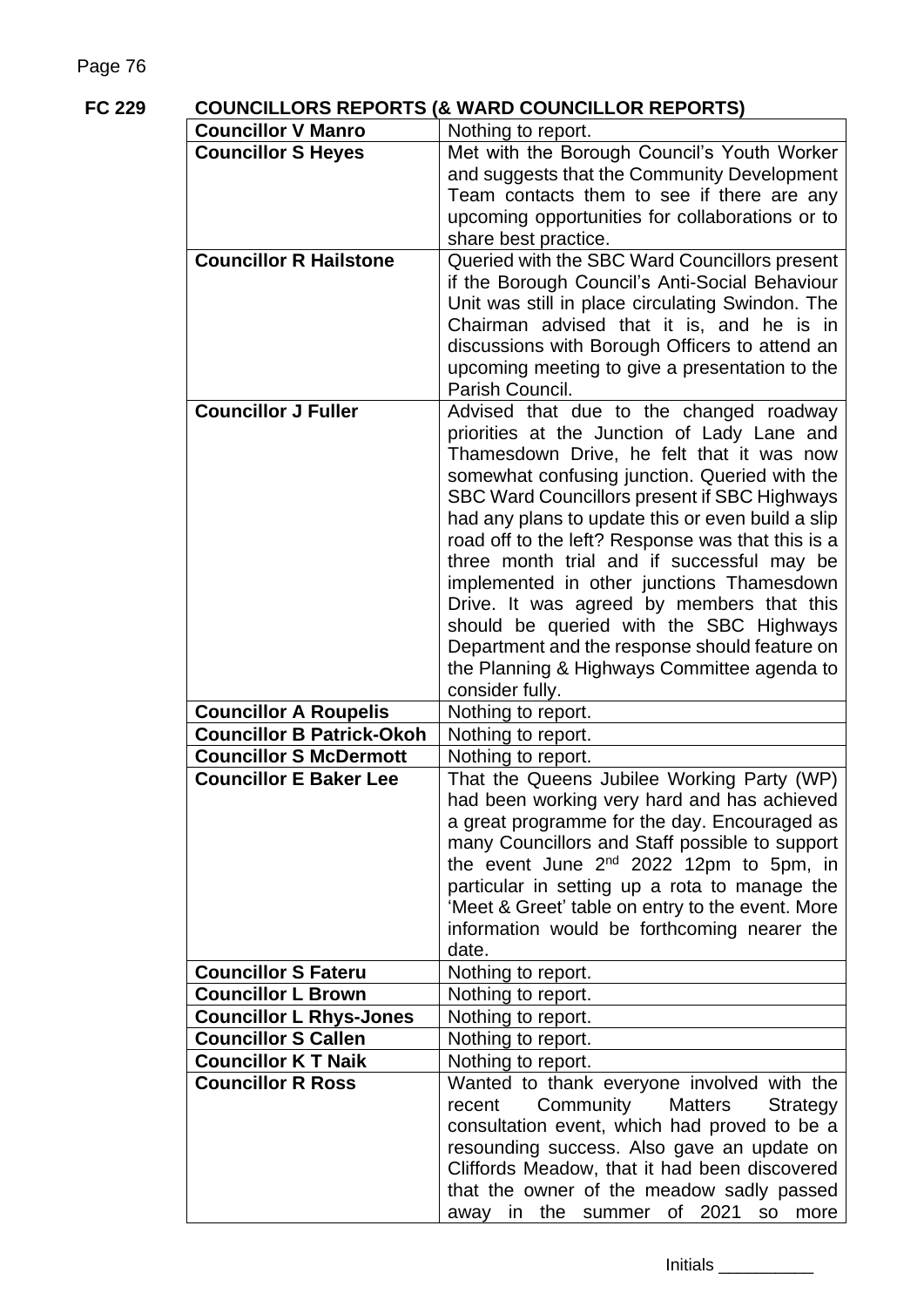| information and investigations were being sort.<br>An update on Clifford's Meadow will feature on |
|---------------------------------------------------------------------------------------------------|
| the next Parks & Open Spaces Committee<br>agenda.                                                 |

## **FC 230 CHIEF OFFICER'S REPORT**

Recently attended SBC Clerks Forum – highlights included:

**S106 & CIL -** SBC is reviewing the method of applying for s106 contributions to a more formal way of securing the transfers through a Deed of Covenant which will be drawn up by SBC. **CIL -** As SBC's Local Plan 2036 progresses, they will need to consider if any steps are necessary to review the current CIL Charging Schedule. This will commence in this financial year and all Parish & Town Councils are a statutory consultee.

**Great British Railways HQ -** Government is reorganising railway companies and eventually need a new HQ. SBC, along with 41 other major towns and cities have submitted an expression of interest. A shortlist of locations will be announced in May along with details of a non-binding public vote that will contribute to the Government's final decision. Parishes have been asked to raise profile of the campaign. Material to follow.

**Solar Together Wiltshire – Solar Panel Group Buying scheme -** Solar Together is a group buying scheme for solar panels, which is being provided in partnership with Wiltshire County Council. The aim of the initiative is to give residents access to high quality and competitively priced solar panels. The scheme opens for registration on 9th May 2022. It is a reverse auction scheme, so installers are encouraged to offer the most competitive price. SBC need the parishes assistance to share in our community. Campaign materials to follow. Solar Together Wiltshire: planning permission queries were addressed in the minutes following the meeting:

The main restrictions are where there is an 'Article 4' direction (that essentially removes all permitted development rights) and that applies to the Railway Village area and Bishopstone Conservation Area for solar panels, or if the building is listed. This means that permission would be required (but it doesn't necessarily mean permission wouldn't be granted). In other conservation areas, they can be installed without permission if certain criteria are met.

As part of promoting the scheme, the Council will be including some Swindon specific information with regard to solar panels and planning on SBC website – in the meantime the National Planning Portal has some general information on Planning Permission: Solar panels mounted on a non-domestic building.

**LGA Peer Review -** Haydon Wick, along with a handful of other parishes, recently took part in Local Government Association Peer Review meeting. The draft report will be discussed by Cabinet, where decisions will be made around those actions on which the Borough Council will focus. The initial feedback has placed an emphasis on partnership working. Parishes could take part in similar Peer Reviews and was encouraged.

**Parish Deeds Review -** Meetings with parishes are still ongoing (Haydon Wick's is on 23<sup>rd</sup> May). It was recognised that there needs to be more focus on what Swindon Borough Council can change, rather than just concentrating on the Parishes. In July we should see drafts of new deeds in time for the end of the year.

Initials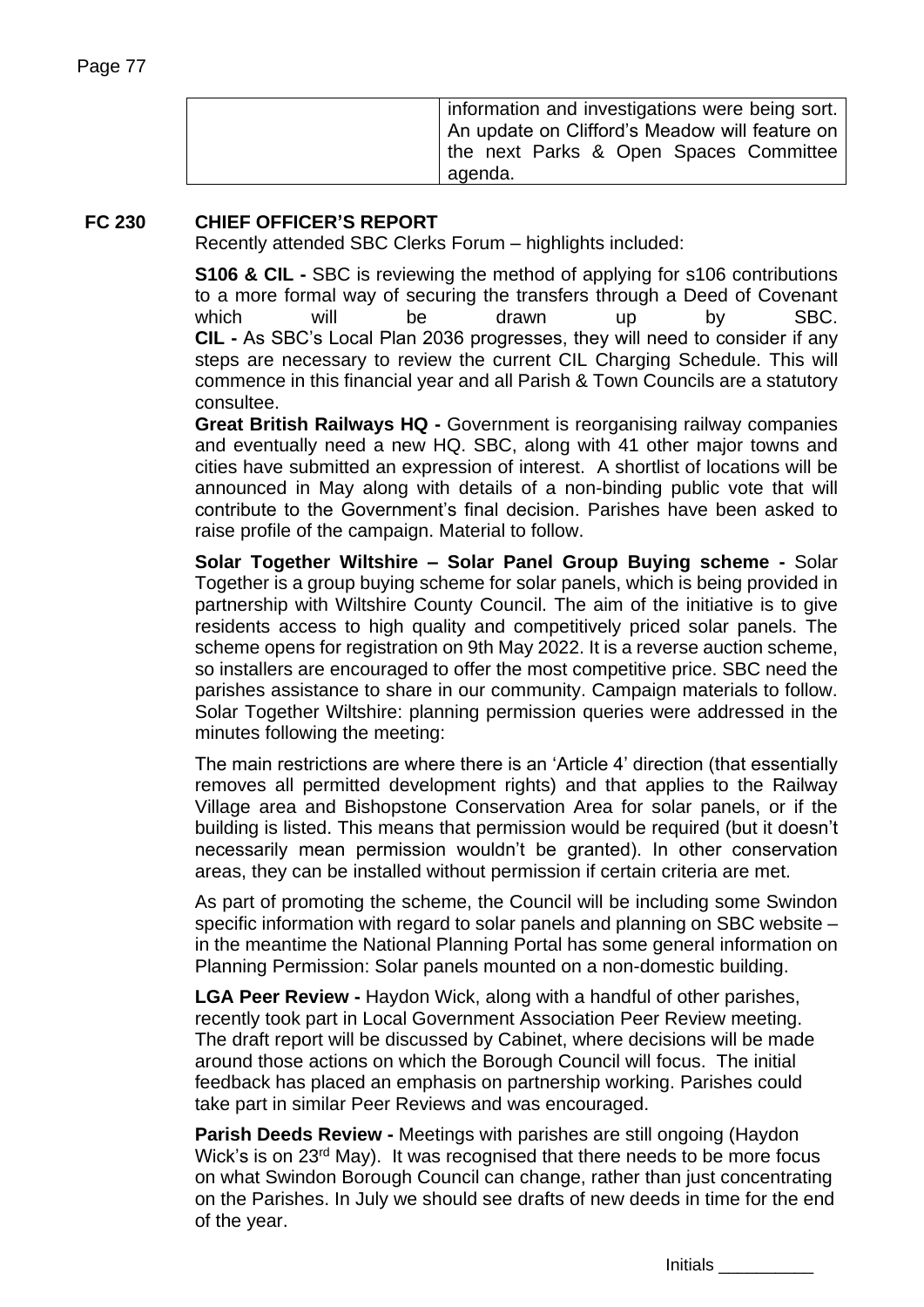**Councillor Allowance Survey -** SBC is surveying parishes and their Councillor allowances to feed into the Independent Renumeration Panel's survey. This will be followed up with interviews. Expect to receive a survey enquiring what our allowances are set at beginning of May/June. SBC Officers to confirm whether pro-rata allowances based on attendance was possible.

# **FC 231 COUNCILLOR TITLE MISUSE**

Members received a verbal report from the Chief Officer in connection to a recent occurrence of Councillor Title misuse. Members were reminded to revisit the Press, Media & Communication Policy document and should any member wish to have refresher training the Officers would be happy to arrange this. Councillor V Manro emphasised that should a Member wish to use their title, it must be presented to the Full Council for approval to ensure that the activity is for the benefit of Haydon Wick residents and does not have a negative impact on the Council's reputation.

## **FC 232 COMMITTEE MEMBERSHIP POLICY**

Members received and agreed to adopt the Committee Membership Policy as presented It was noted that this will be reviewed in April 2023 prior to the Council's All-Out Election Year.

**Proposed: Councillor S McDermott Seconded: Councillor A Roupelis Vote: Agreed unanimously.**

**RESOLVED: Members agreed to adopt the Committee Membership Policy, as presented.** 

## **FC 233 COUNCILLOR ATTENDANCE STATISTICS**

Members received and noted the Annual Councillor Attendance information up to 20<sup>th</sup> April 2022. The meeting considered the comments made by member of the public during the public participation session at the start of the meeting. The Chairman strongly reminded Councillors that excluding the Full Council, it is a requirement under the newly adopted Committee Membership Policy that each member select a minimum of two (2) Committees for the forthcoming municipal year. As the meetings are held weekly on Tuesday evenings, these should be kept free where possible, to ensure good attendance. It was also acknowledged that during the past 18-24 months with the COVID-19 pandemic, it has been difficult for members to attend. It was suggested that a date for a social evening be arranged to unify the Parish Council for the greater good of the residents.

## **FC 234 ANNUAL COUNCIL MEETING**

Members noted that the Annual Council meeting is taking place on Tuesday 3<sup>rd</sup> May 2022. Members also were reminded that the return their Committee Membership & Roles Forms by 4.00pm on 29<sup>th</sup> April 2022.

# **FC 235 PARK & OPEN SPACES MATTERS**

**FC 235A** Members received and discussed the report, in particular the Play Area Working Party's Recommendations as follows:

- To proceed with the purchase of a fire engine themed unit for Brookfield Play Area at a cost of £3,000.00 to be met from [4316/302].
- To purchase 'anti-vandal paint' signs for King George V Play Area at a cost of £100.00 to be met from [4412/402].
- Members noted that a see saw part for King George V has been purchased at a cost of £1,346.00 using last year's existing budgets.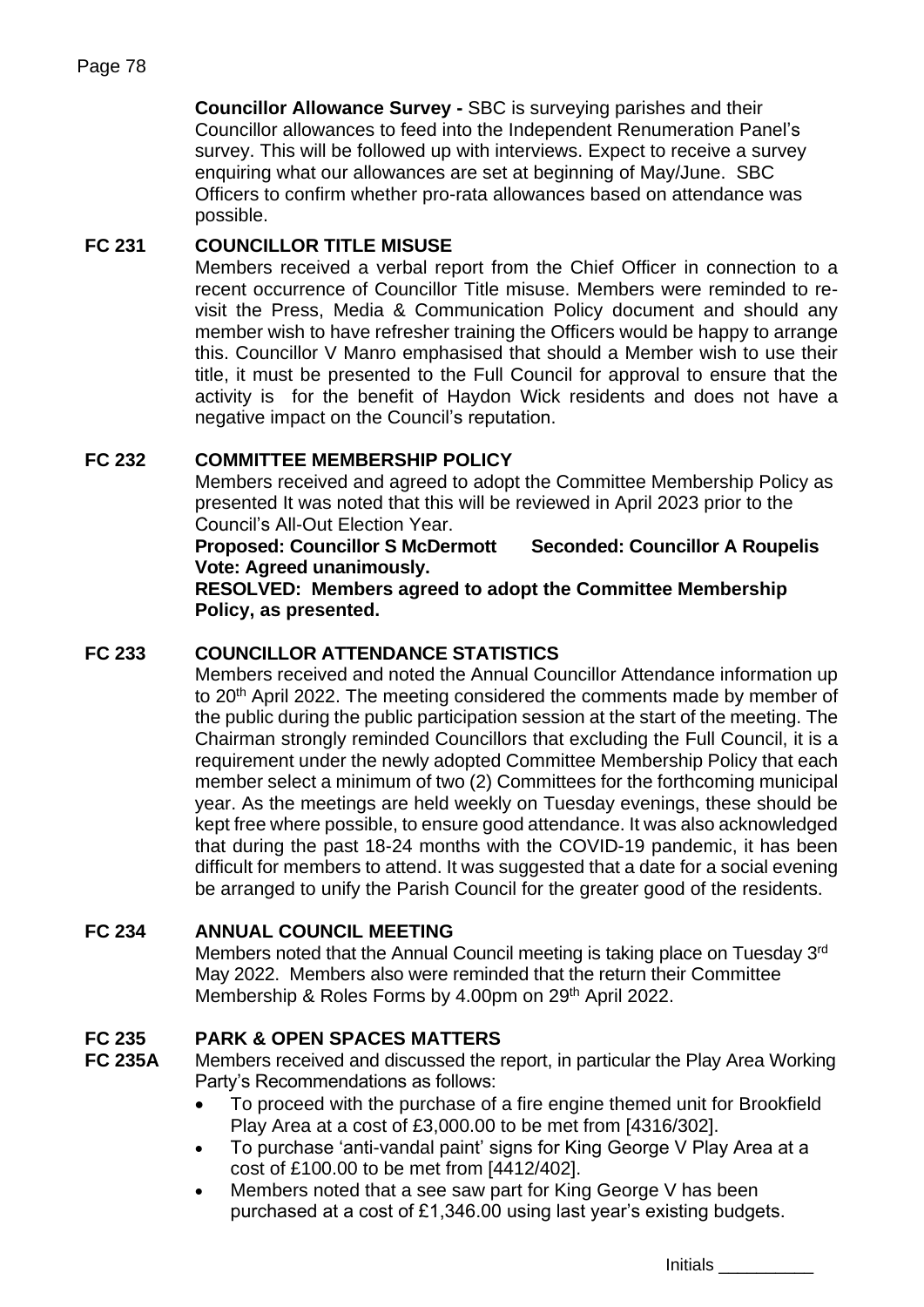**Proposed: Councillor R Hailstone Seconded: Councillor R Ross Vote: Agreed unanimously.**

**RESOLVED: To proceed with the purchase of a fire engine themed unit for Brookfield Play Area at a cost of £3,000.00 to be met from [4316/302]. To purchase 'anti-vandal paint' signs for King George V Play Area at a cost of £100.00 to be met from [4412/402]. To note that a see saw part for King George V has been purchased at a cost of £1,346.00 using last year's existing budget.**

## **FC 235B GROUNDS MAINTENANCE FACILITY (GMF)**

Members received the report and agreed to the recommendations presented. It was noted we are currently awaiting the approval of the revised Planning Application which is due for a decision on the 15<sup>th</sup> May 2022. A second drainage report was needed for the new location which will be received and submitted to the planning officer very soon. The three quotations from potential turnkey contractors are being scrutinised by the Working Party and the final decision will be made at Full Council on the 24<sup>th</sup> May.

**Proposed: Councillor S Heyes Seconded: Councillor R Hailstone Vote: Agreed unanimously.**

**RESOLVED: To note the status of the Grounds Maintenance Facility (GMF) Project and the upcoming key dates. Delegated Authority has been given to the Parks & Open Spaces Committee and the Chief Officer to date to progress with the GMF Project. To engage Solicitors to review contracts and SBC related legal matters up to the value of £3,500.00. To note the affected Leisure Garden Plot Holders have been given a refund in annual rent costs at a value of £30.00 plus £50.00 additional compensation and an alternative plot has been offered.**

## **FC 236 ARTICLES FOR HAYDON WICK "LIVING" MAGAZINE**

Councillor S McDermott advised that due to the Annual Council Meeting Voting, could the departing Chairs and Vice Chairs please confirm their acceptance to assist in the reports and articles bearing in mind the deadline is the 26<sup>th</sup> May 2022. Acceptance was given by all.

*21.04 Councillor V Manro left the meeting due to declaration of interest and handed the Chair to Councillor E Baker Lee.*

*21.04 Chief Officer G Morgan-Denn left the meeting. Returned at 21.06. 21.04 Councillor Baker Lee left the meeting. Returned at 21.06.*

## **FC 237 HAYDON WICK "LIVING" MAGAZINE – REMOVAL OF MP & SBC COUNCILLOR REPORTS**

A point of order was made by Councillor S Heyes concerning the publication of the Councillor S McDermott's revised proposal which was circulated to members on Monday 25<sup>th</sup> April. Standing Order 9B states written motions require 7 clear days before a meeting. It was confirmed the revised proposal was not within these time scales and Councillor S McDermott asked members to refer to her original proposal which had been circulated with the original agenda pack. The proposal was: 'That hence forth do not include pieces by the MP and Borough Councillors in Haydon Wick 'Living' Magazine'. The original proposal was then made available on Teams for members to review again.

Initials \_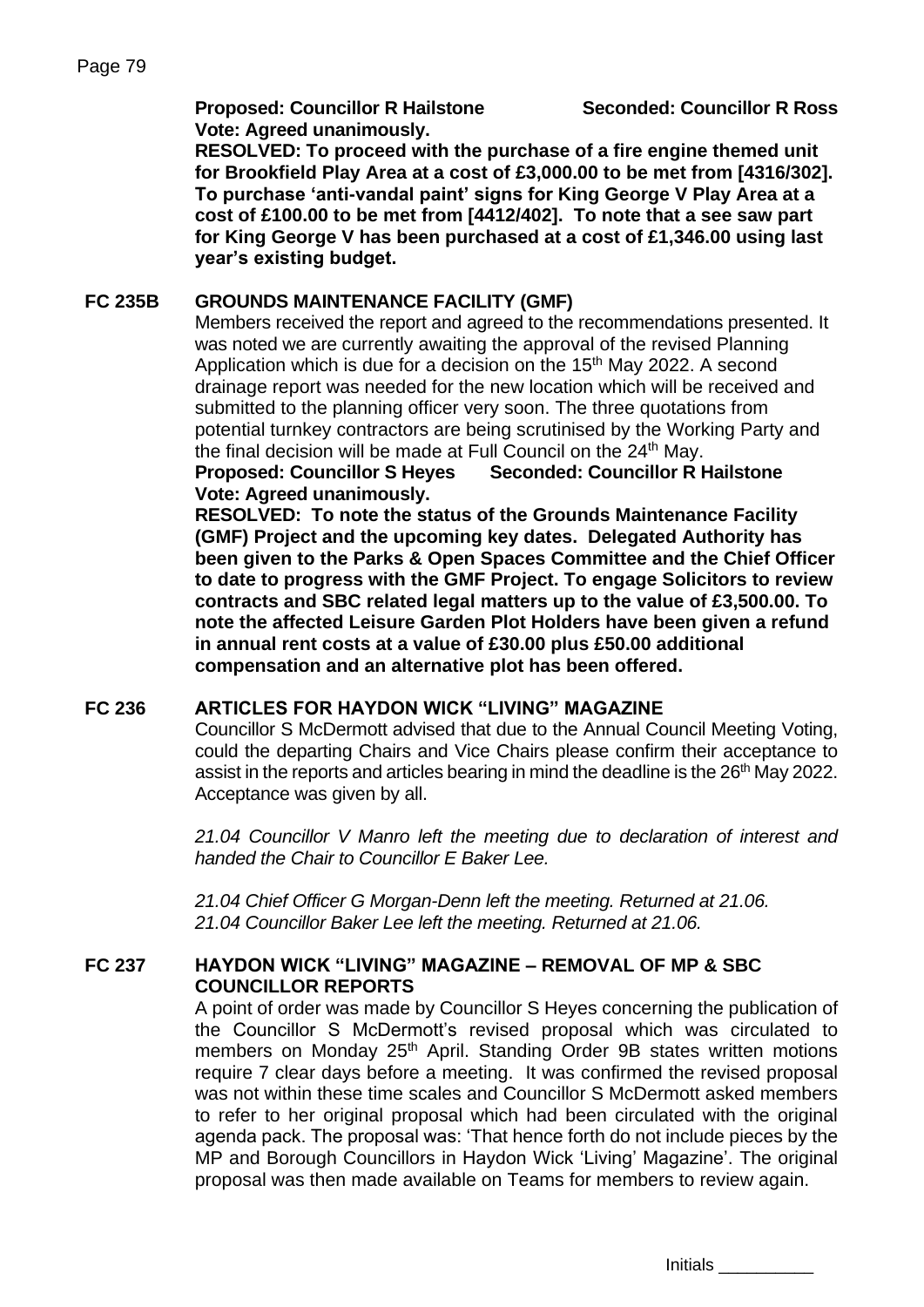Councillor S Heyes then raised a counter proposal which asked that a survey of the residents should be undertaken about any proposed removal and not just the Council's decision. Members then discussed how residents had been surveyed recently about the Council's communication methods and more recently during the 'Your Community Matters' strategic consultation. However specific data referring to area of the newsletter may not have been surveyed and was not available this evening to refer to. It was acknowledged that not all residents have access to the internet, and they use the hard copy magazine as a source of information and belonging. It was also clarified that the reason why the MP & SBC Ward Councillors' reports were not featured in the current newsletter was due to it being distributed during Purdah (pre-election period)<sup>1</sup>. Following more debate and a general feeling around the table that this feature should remain in the magazine, Councillor M Dermott withdrew her original proposal and a vote on the counter proposal was no longer required.

*The meeting agreed to suspend Standing Orders 4X to enable the meeting to be extended for a further 20 minutes.* 

*21.20 Deputy Clerk L Cutter left the meeting. Returned 21.22 21.28 Councillor A Roupelis invited Councillor V Manro to return. 21.28 Member of Public left the meeting.*

## **FC 238 ITEMS FOR THE NEXT AGENDA**

Members were asked to send any items for the Full Council to be held on Tuesday 24th May 2022.

## **FC 239 EXCLUSION OF THE PUBLIC AND PRESS**

To resolve in accordance with Standing Order 3 (d) that 'in view of the confidential nature of the business about to be transacted and in the public interest, that the press and public be temporarily excluded, and they be instructed to withdraw'. Reason: Contractual

#### **FC 240 EXTERNAL GROUNDS MAINTENANCE CONTRACT**

Members received the report and following discussion to ensure the pricing presented had been given due diligence to staffing costs and materials, Council approved the Officer's Recommendations, as presented. **Proposed: Councillor S Heyes Seconded: Councillor S Callen Vote: Agreed Unanimously.**

**RESOLVED:** To provide GLL with a provisional cost of £700.00 per annum to carry out ground's maintenance works, as presented. To note a formal contract, if costs agreed by GLL, will be presented to the next Parks & Open Spaces Committee meeting in May.

#### **FC 241 IT SERVICES CONTRACT** Members received the report and approved the quotation for the renewal of the annual IT Services & Support contract, as presented. Total for the year

<sup>1</sup> At all times, local authorities should ensure that publicity complies with all applicable statutory provisions, including the Code of Recommended Practice on Local Authority Publicity 2011. In general, authorities should not issue any publicity which seeks to influence voters, ensure that publicity relating to policies and proposals from central government is balanced and factually accurate, and comply with laws which prohibit political advertising on television or radio.